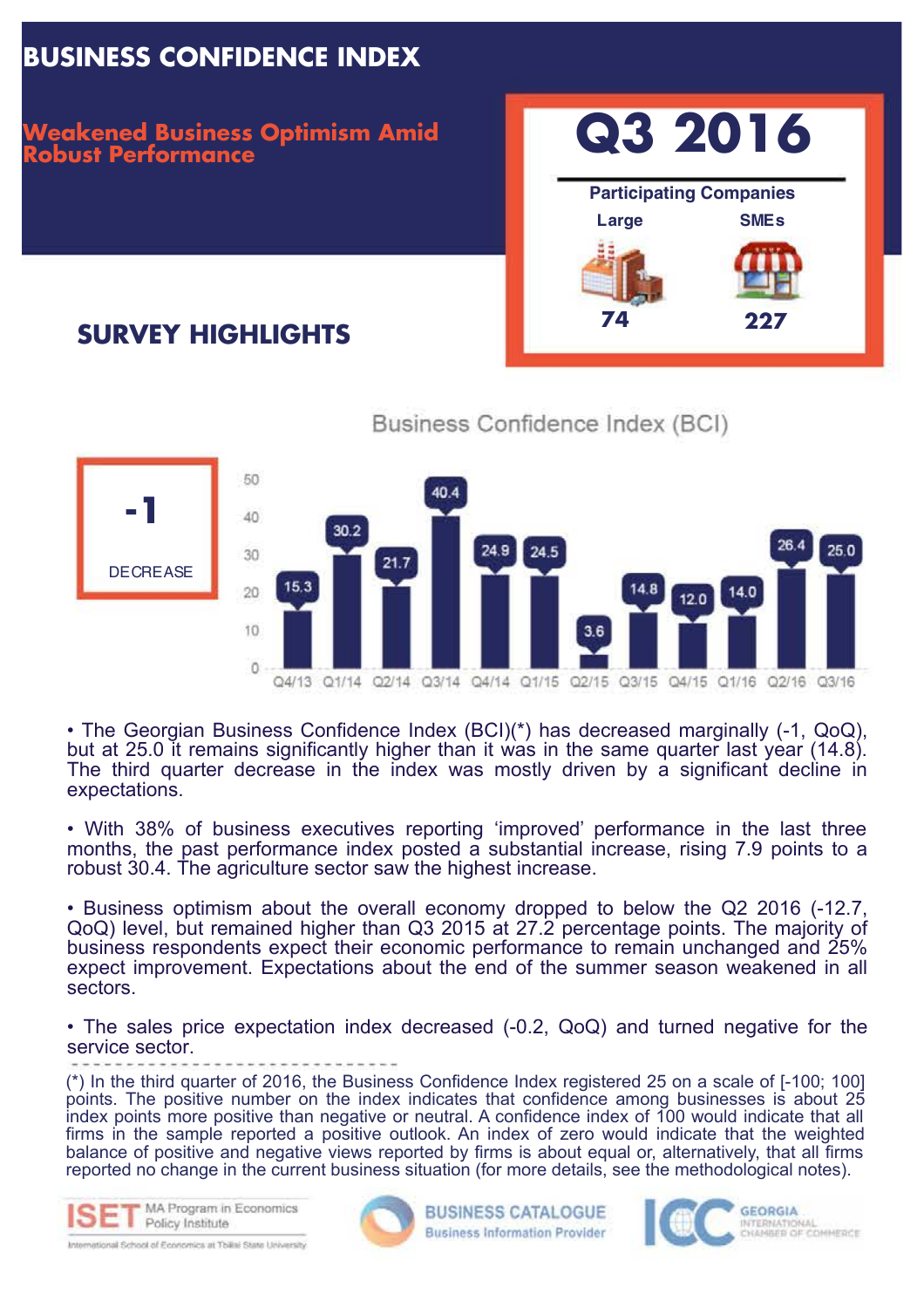Overall, the BCI lost 1 point (on a [-100/100 scale]) compared to Q2 2016. Expectations of the private sector in Georgia weakened by 12 percentage points and reached 37 index points (down from 50 points in Q2). Businesses' performance over the past three months increased significantly and reached 30.4 points (rising from 22.5), indicating a rise in production/turnover/sales. However, the performance of the past three months did not improve expectations, and caused a decline in the overall BCI.

The increase in the past performance index is I well aligned with official business statistics. According to the latest Geostat report, Q2 2016 turnover increased by 11.8% QoQ and by 10.2% YoY.

**800** slightly improved (rising by 5.1 QoQ). In light of Unlike other sectors, the service sector BCI the summer season and booming tourist activity, this result might not be surprising (it increased for large firms and remained the same for SMEs).



|  |  | <b>BCI QoQ change by sector</b> |  |  |
|--|--|---------------------------------|--|--|
|--|--|---------------------------------|--|--|

| <b>Sectors</b>       | Q3/16  | <b>Change</b> |
|----------------------|--------|---------------|
| <b>Manufacturing</b> | 6.2    | $-6.7$        |
| <b>Construction</b>  | $-0.4$ | $-21.2$       |
| <b>Retail Trade</b>  | 16.9   | $-5.2$        |
| <b>Service</b>       | 32.5   | 5.1           |
| <b>Agriculture</b>   | 26.9   | $-1.6$        |
| <b>Financial</b>     | 44.0   | -4.4          |
| <b>Other</b>         | 20.7   | $-5.7$        |
|                      |        |               |

Business confidence in the third quarter of 2016 slightly improved for SMEs and decreased for large firms. The overall trend for SMEs is stable and positive.

It should be noted that the BCI results presented here may be overestimated as the survey only covers businesses currently operating, and not those that have already exited the market. Firms still in operation are more likely to have a positive outlook.





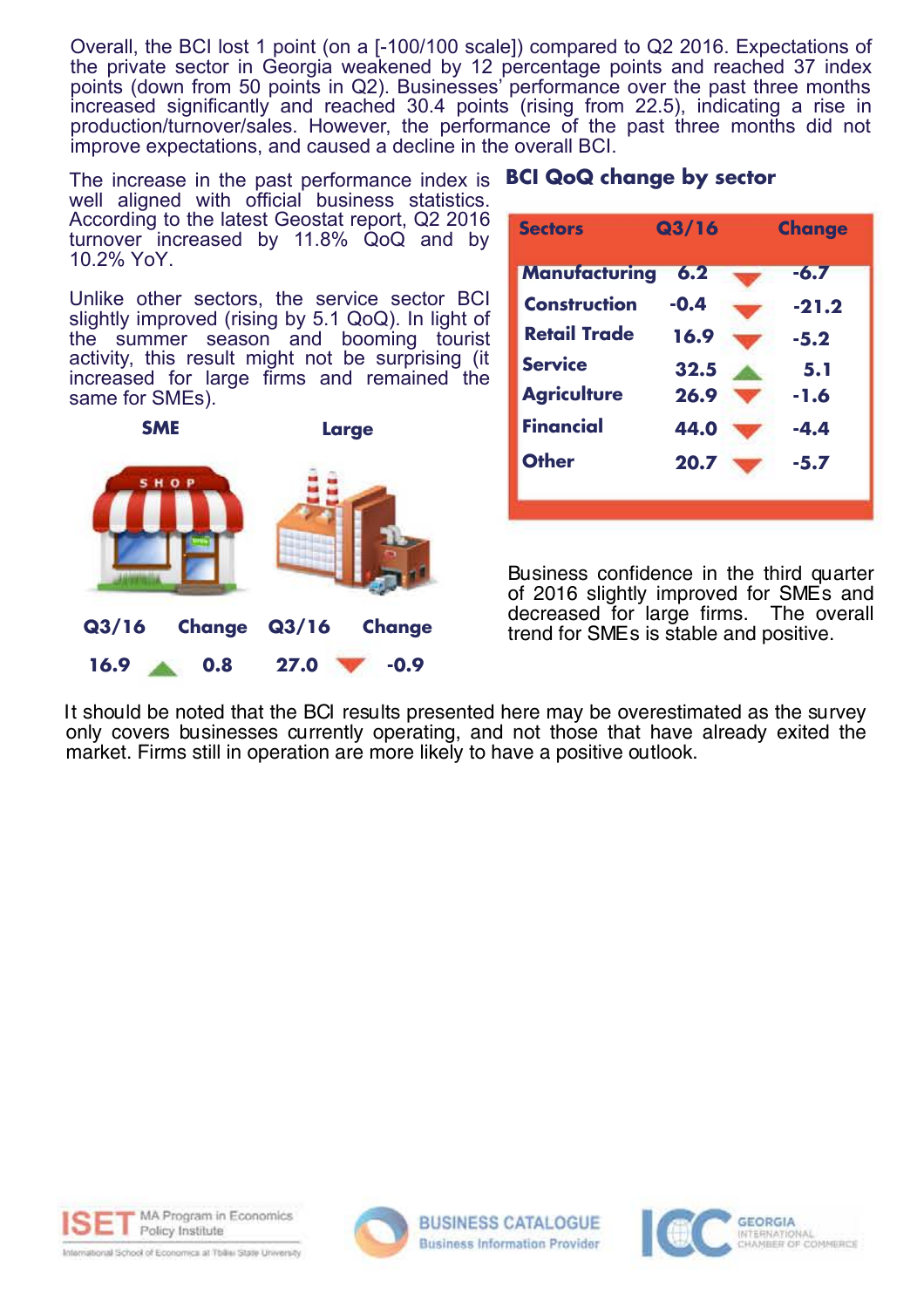Production/Turnover/Sales Past 3 Months



The actual performance of businesses significantly improved compared to the second quarter of the year. In the Q3 2016(\*\*) reporting period, the sales (production or turnover) of the 301 firms surveyed increased and remained positive, increasing from 22.5 (Q2 2016) to 30.4 (Q3 2016).

The current situation for most firms significantly improved. The production/turnover/sales of the past three months improved in the retail trade, service and agriculture sectors, with the increase of the latter being marginally the highest. More farmers assessed their performance as positive in the third quarter than as either negative or neutral (for more information, see Appendix 1).

The significant positive improvements in the agriculture, service, and retail trade sectors dominated the gloomy performance in other sectors and led to an evident overall improvement in business performance.



#### **Past 3 Months QoQ change by sector**

| <b>Sectors</b>       | Q3/16 | <b>Change</b> |
|----------------------|-------|---------------|
| <b>Manufacturing</b> | 16.8  | $-6.0$        |
| Construction         | 1.0   | $-29.2$       |
| <b>Retail Trade</b>  | 4.8   | 10.3          |
| <b>Service</b>       | 40.7  | 17.9          |
| <b>Agriculture</b>   | 63.4  | 26.2          |
| <b>Financial</b>     | 38.7  | $-11.3$       |
| <b>Other</b>         | 39.3  | $-5.4$        |
|                      |       |               |

Business activities improved for both large firms and SMEs. For large firms,<br>the business activities indicator the business activities indicator increased from 25.7 points in Q2 2016 to 34.5 in Q3 2016; for SMEs the indicator increased from 10.8 to 15.5 over the

(\*\*) This indicator describes the activities of businesses in April, May and June.

MA Program In Economics  $\sum$  Policy Institute

International School of Economics at Tbilisi State University



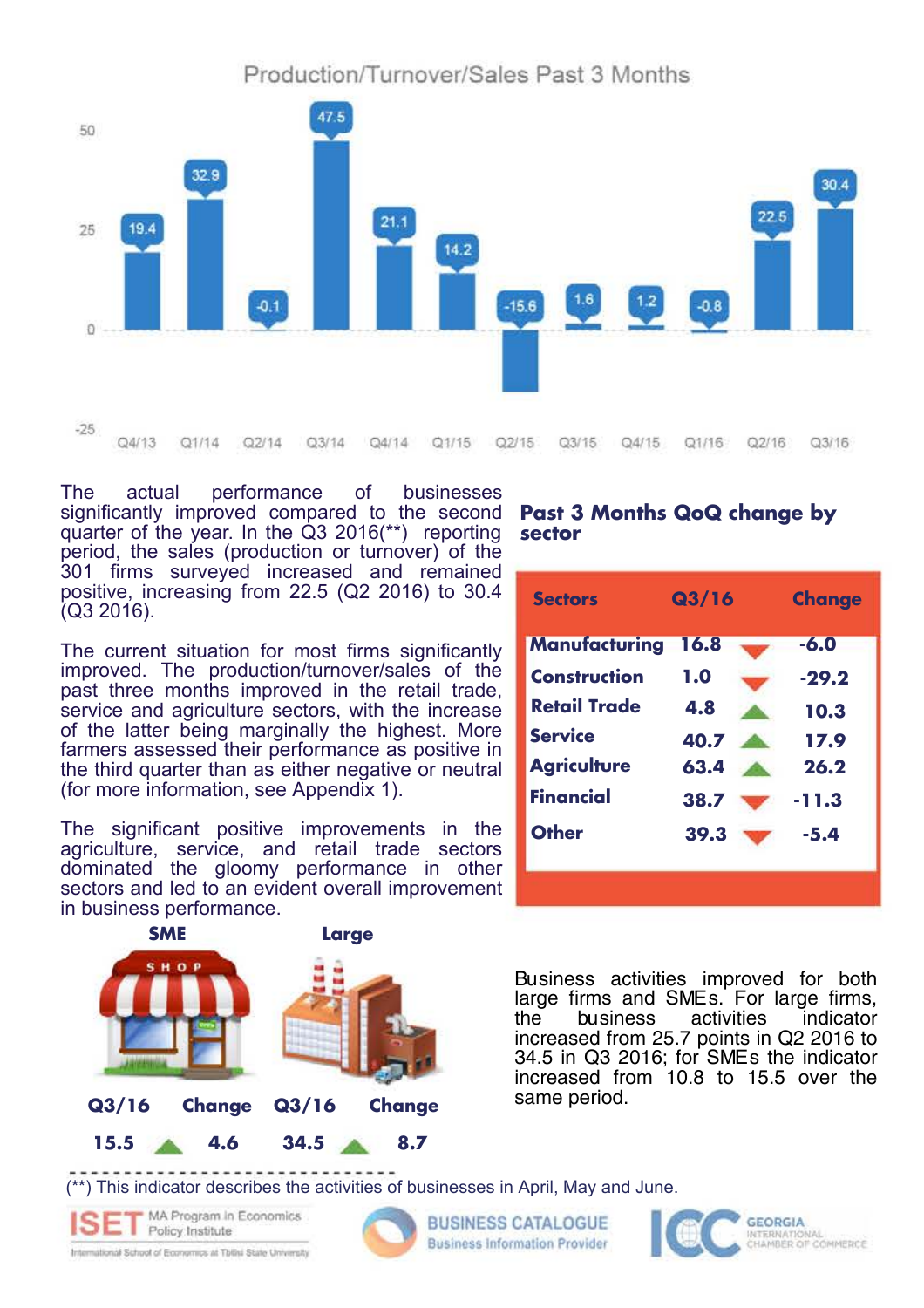

For the majority of surveyed firms (65%) employment remained the same over the<br>past three months, and was higher months, and was higher compared to the previous quarter (62%). It is also worth noting that employment over the past three months increased in 25% of the firms surveyed.

How has your business activity developed over the past 3 months?



Moreover, 43% of firms claimed that<br>their business activities remained their business activities remained unchanged over the past three months, while 38% of participants stated that they had improved (which was an increase from 36% reporting this in the previous quarter).





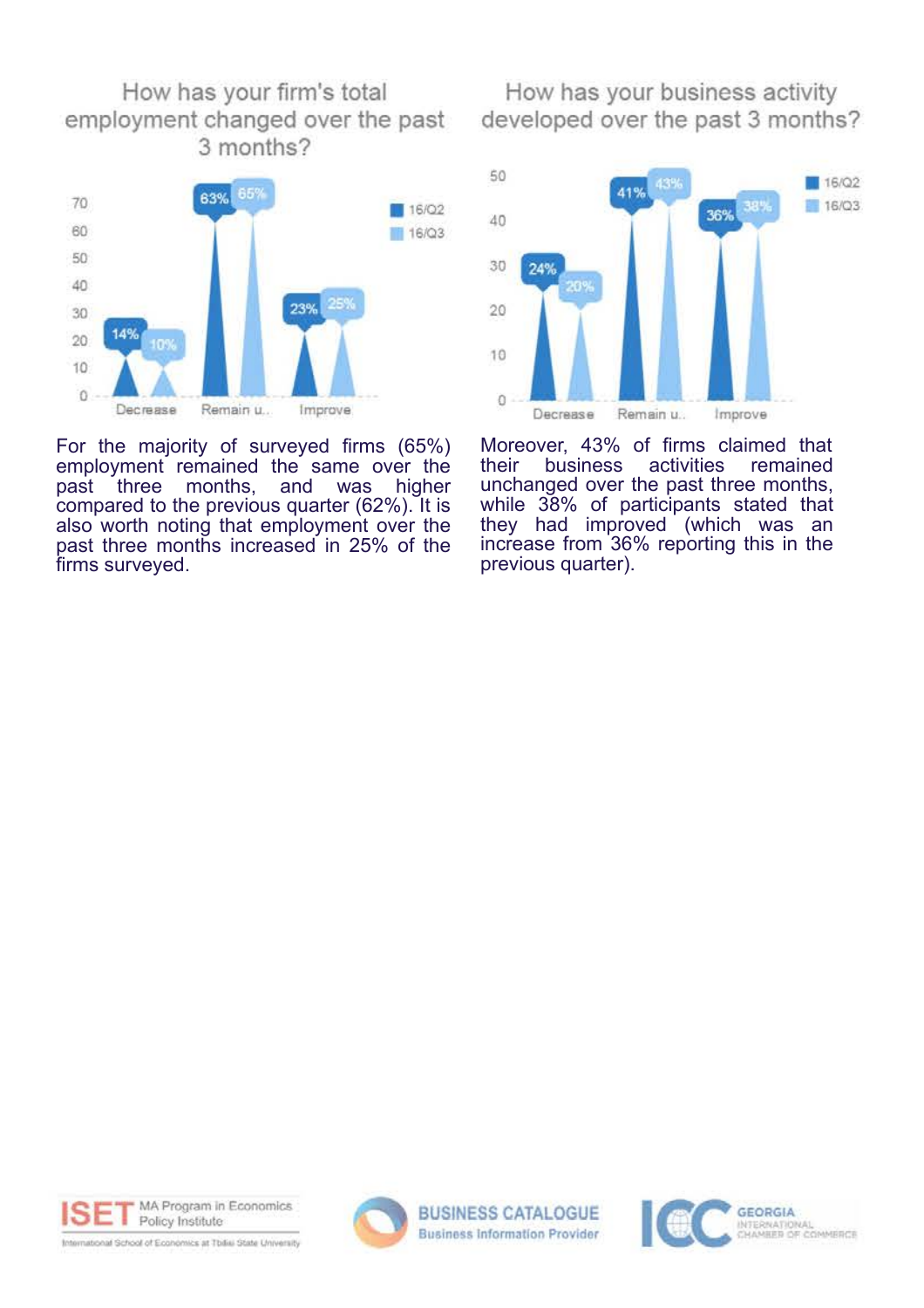#### **Expectations Index**



The expectations index decreased by 13 points **Expectations QoQ change by sector** in the third quarter of 2016. Expectations about the next three months weakened in all sectors. The highest decrease was reported in the manufacturing and construction sector (for more information, see Appendix 1).

The pessimism of all sectors might have been driven by the end of the summer season, especially in the service sector as economic agents generally revert to their normal spending behavior once the holiday period is over.

**Large**







**SME**



International School of Economics at Tollisi State University



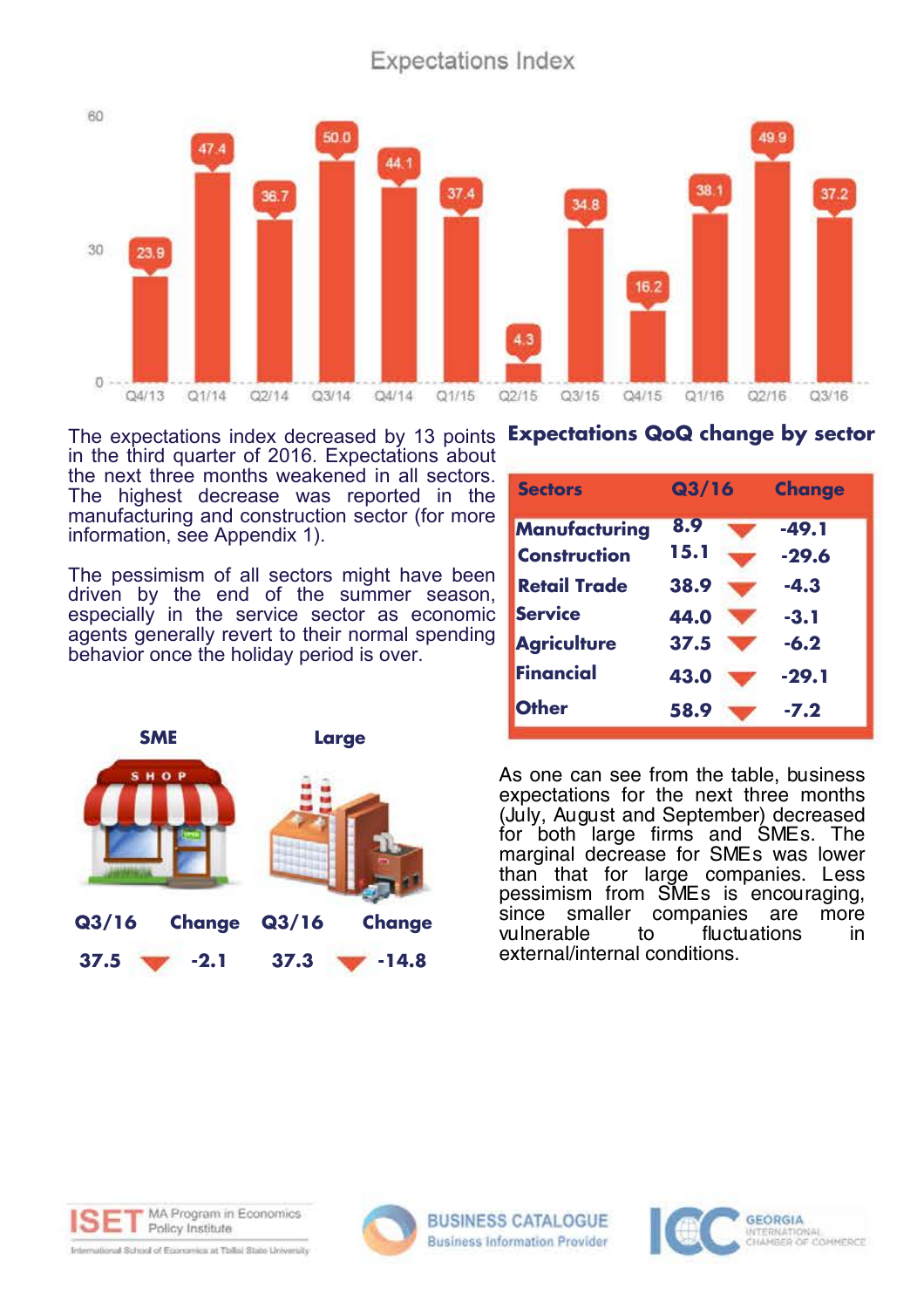#### How do you expect your firm's total employment to change over the next 3 months?



#### How do you expect your business condition to change over the next 3 months?



The majority, 62%, of surveyed businesses did not expect any changes in employment over the next three months. Furthermore, 29% of firms thought that they will employ more employees in future (although this is a lower figure compared to the 33% answering the same in the previous quarter).

Given the pessimistic attitudes towards changes in total employment, half of the surveyed firms expected that the economic conditions of their business would improve over the next three months, and 38% did not expect any changes in the future.

MA Program in Economics Policy Institute

International School of Economics at Tbilis State University



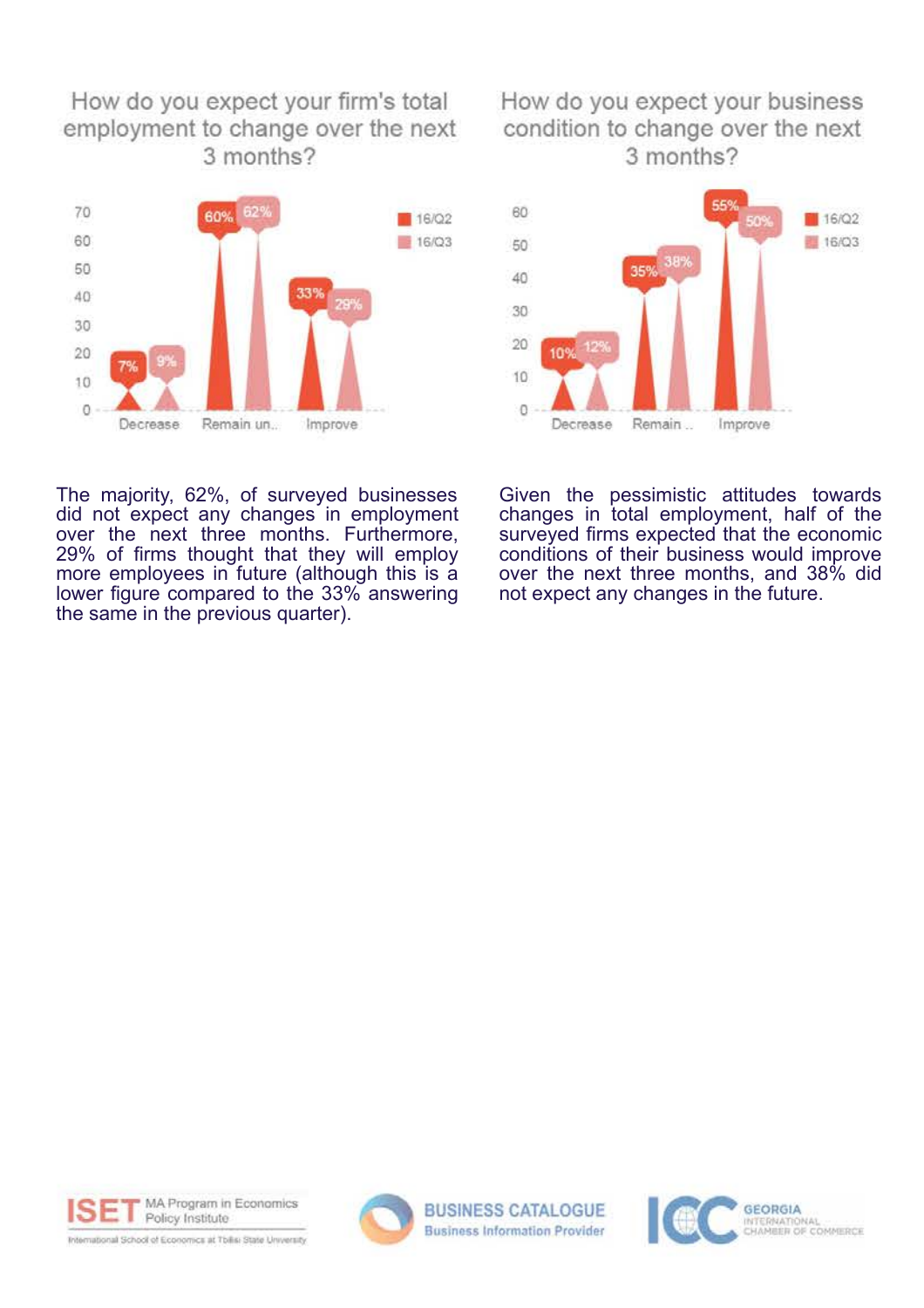**Sales Price Expectations** 



 $Q4/13$  $Q1/14$ Q1/15  $O2/15$ O3/15  $Q4/15$  $Q1/16$ Q2/16 Q3/16  $O2/14$  $03/14$  $Od/14$ 

The sales price expectation index slightly decreased from 4 points (Q2 2016) to 3.8 points (Q3 2016).

Sales price expectations decreased for the service sector. This sector's sales price service sector. This sector's sales expectations returned to negative levels,<br>reflecting relatively decreased demand on reflecting relatively decreased service activities at the beginning of autumn. The construction, agriculture and retail trade sectors each expect noticeable improvements in prices in the next three months (for more information, see Appendix 1).

**Sectors Manufacturing 16.8 5.7 Construction Retail Trade Service Agriculture Other Q3/16 Change 25.8 34.8 8.8 7.9 -5.3 -10.4 14.3 6.7 8.5 -12.4**

**Sales price QoQ change by sector**

The overall sales price expectations index slightly decreased for large companies and increased for SMEs. Neither SMEs nor large companies appear to be planning a change in prices for their production/services in the near future.



How do you expect the prices you

**SMELarge HOI Q3/16 Change Q3/16 Change 8.83 0.1 2.87 -0.2**

The majority (77%) of surveyed firms are not going to change the prices they charge over the next three months. Only 8% of firms expect to decrease prices and 15% expect to increase prices in the future.







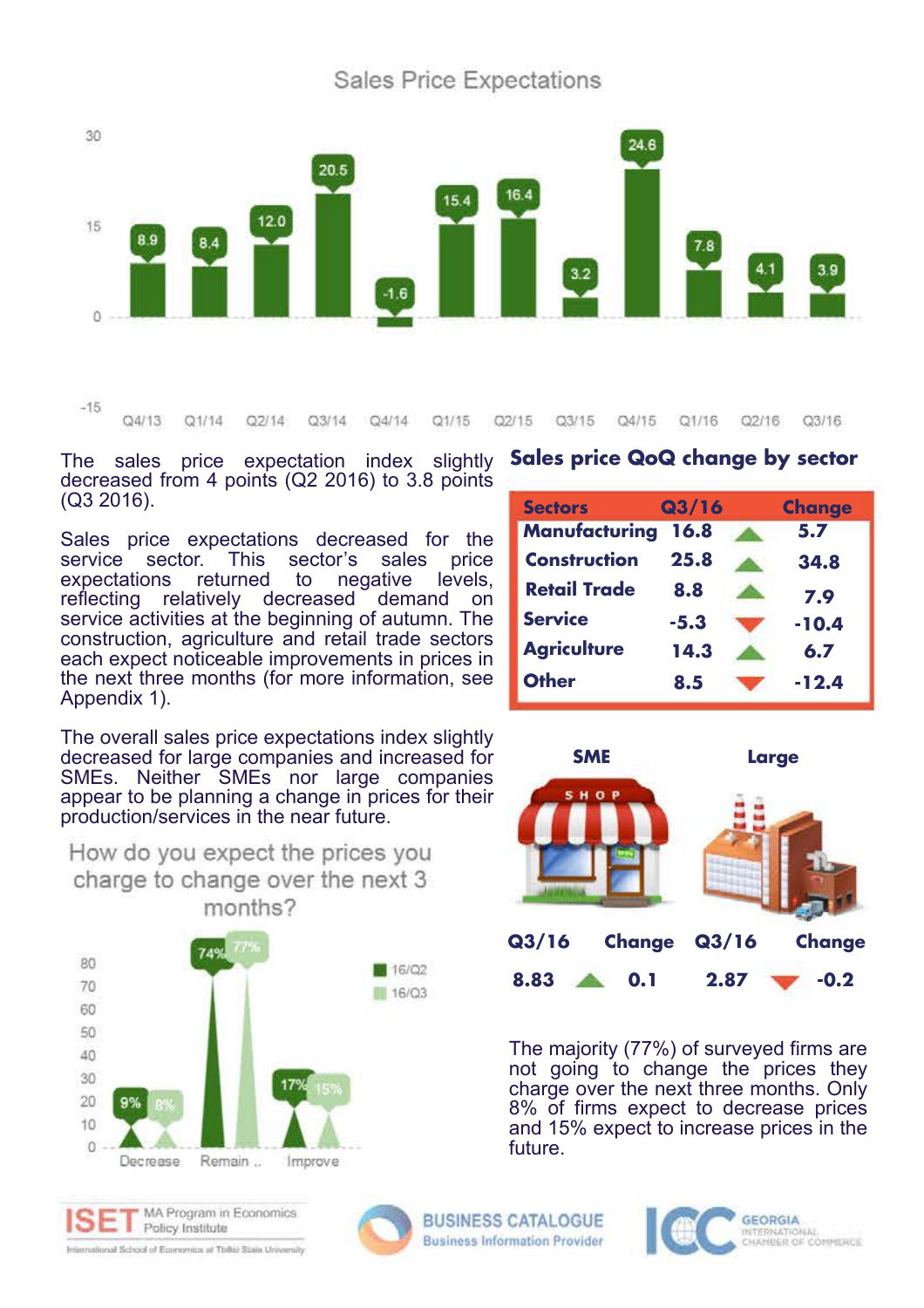#### WHAT ARE THE MAIN FACTORS CURRENTLY LIMITING YOUR BUSINESS? Quarter 3, 2016



Lower consumption activities and access to finance are the most significant problems for businesses. The most limiting factor for doing business for both large firms and SMEs in Q3 2016 was insufficient demand. A total of 22% of large companies reported low consumer demand as the main obstacle. SMEs found it even harder to operate with unstable demand on the market, with this index reaching 30% for those companies.

SMEs typically have more trouble attracting financial resources than larger companies and this pattern was enhanced during the third quarter. Financial constraints were thus listed as being as problematic as insufficient demand for SME business operations. On the other hand, government regulations were considered to be a greater problem for larger enterprises than for SMEs.

| <b>Sectors</b>       | <b>Firm Size</b> |              | <b>Total</b> |
|----------------------|------------------|--------------|--------------|
|                      | <b>Large</b>     | <b>Small</b> |              |
| <b>Manufacturing</b> | 7                | 6            | 13           |
| <b>Construction</b>  | 7                | 22           | 29           |
| <b>Retail Trade</b>  | 11               | 39           | 50           |
| <b>Service</b>       | 29               | 112          | 141          |
| <b>Agriculture</b>   | 8                | 21           | 29           |
| <b>Financial</b>     | 8                | 15           | 23           |
| <b>Other</b>         | 5                | 11           | 16           |
| <b>Total</b>         | 75               | 226          | 301          |

### **Sample Size by Sector**



International School of Economics at Tbike State University



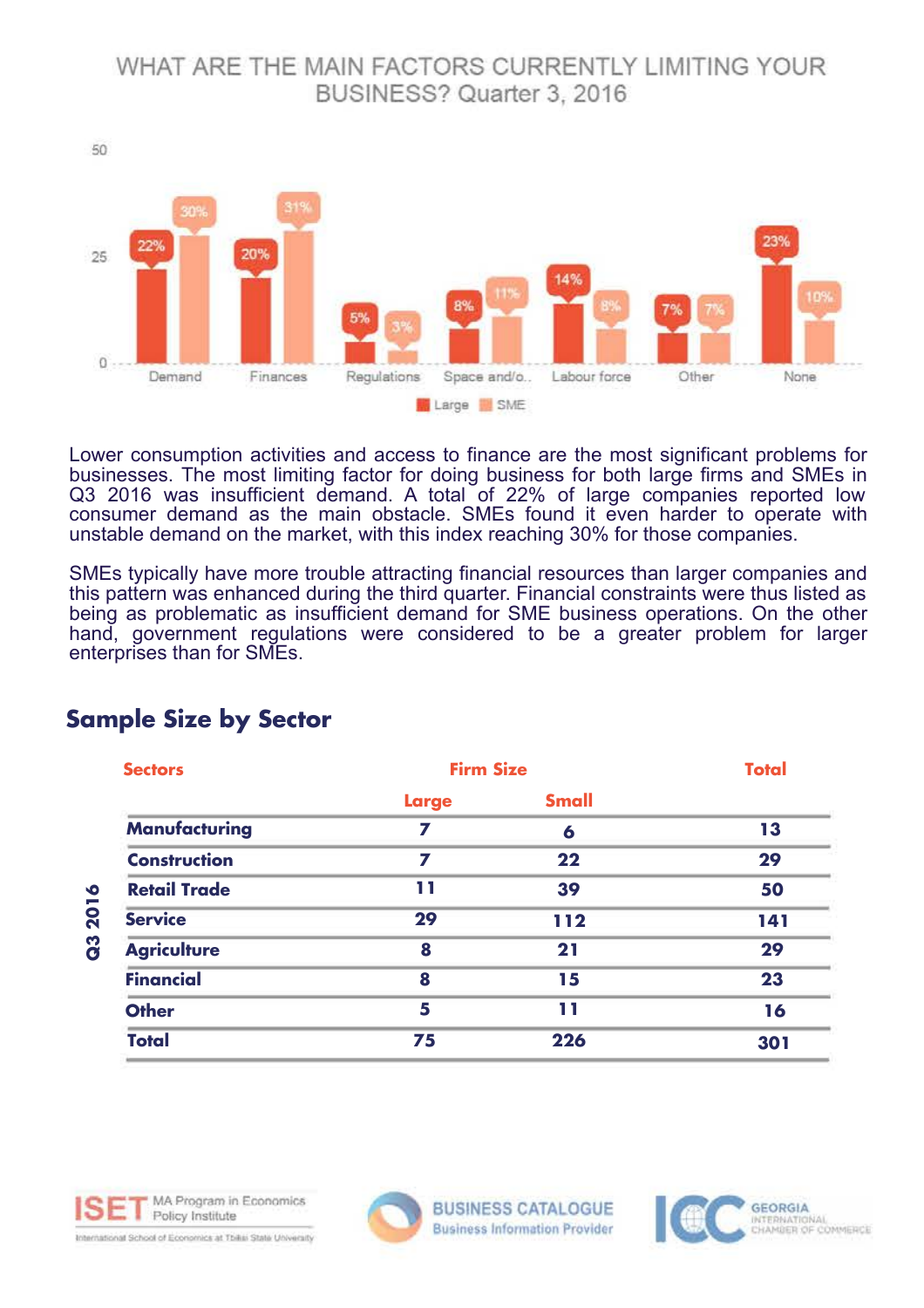### **Distribution of Participating Firms by Sector**

| <b>Sectors -</b><br><b>Number of firms</b> |     | 16/Q3 16/Q3 |     | 16/Q2 16/Q2 |
|--------------------------------------------|-----|-------------|-----|-------------|
| <b>Manufacturing</b>                       | 13  | 4%          | 21  | 6%          |
| <b>Construction</b>                        | 29  | 10%         | 39  | 11%         |
| <b>Retail Trade</b>                        | 50  | 17%         | 75  | 20%         |
| <b>Service</b>                             | 141 | 47%         | 153 | 41%         |
| <b>Agriculture</b>                         | 29  | 10          | 34  | 9%          |
| <b>Financial</b>                           | 23  | 8%          | 28  | 8%          |
| <b>Other</b>                               | 16  | 5%          | 20  | 5%          |
| <b>Source: BCI Survey Data</b>             | 301 | % share     | 370 | % share     |

**Table 1 - Distribution of firms participating in the BCI survey**

**Table 2 - Distribution of firms by turnover**

| $%$ in total<br>turnover<br>10% |  |
|---------------------------------|--|
|                                 |  |
| 17%                             |  |
| 47%                             |  |
| 7%                              |  |
| 9%                              |  |
| 3%                              |  |
|                                 |  |

**Source: GeoStat** 

The number of firms participating in the BCI survey in Q3 2016 was 301. This is a reduction of nearly 19% compared to the previous maximum level of participants. Despite the decrease in the number of the participating firms, the distribution of the firms across sectors remained stable and was well aligned with the distribution of the firms in the economy (as depicted in Tables 1 & 2 above).

Despite the distribution of the firms in our sample being well aligned with the economy, we still use turnover weights to correct for small differences between our shares (share of the number of participating firms) and economy turnover shares, even by company size.





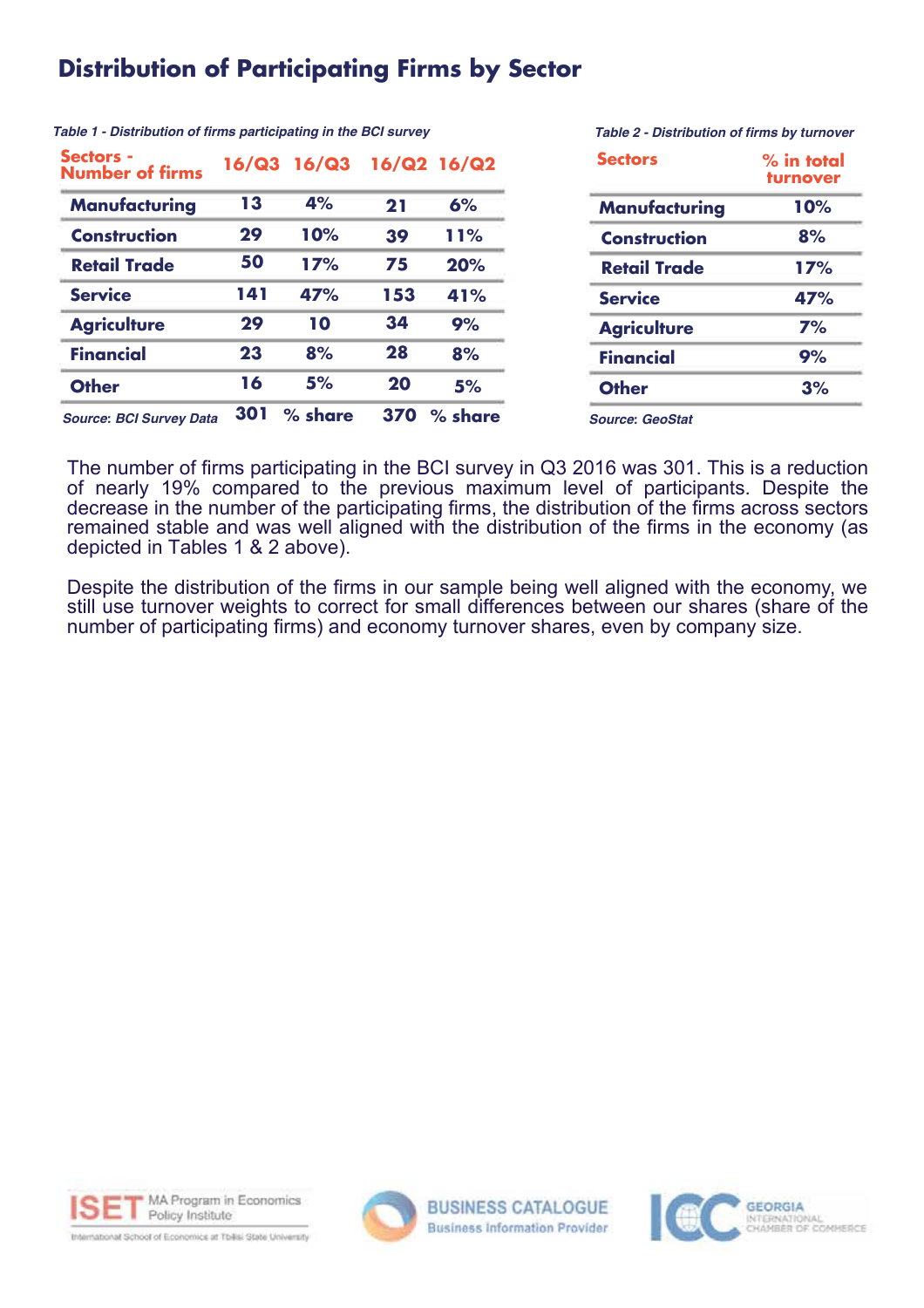## **Methodology**

The ISET Policy Institute, working in partnership with the BIA (Business Information Agency) and International Chamber of Commerce in Georgia (ICC), has implemented the Business Confidence Survey since December 2013 and publishes the Business Confidence Index (BCI) on a quarterly basis.

Business confidence for Georgia is measured by seven sector-specific indices focusing on: 1) services, 2) retail trade, 3) agriculture, 4) manufacturing industry, 5) financial service 6) construction and 7) other sectors. For each sector, confidence is measured through a simple survey instrument targeted at top business executives.

Answers obtained from the surveys are aggregated in the form of "balances". Balances are constructed as the difference between the percentage of respondents giving positive and negative replies.

Using this method, a confidence index of +100 would indicate that all survey respondents were much more confident about future prospects, while -100 would indicate that all survey respondents were much less confident about future prospects.

| Value |  |  |
|-------|--|--|
| +1    |  |  |
| O     |  |  |
| -1    |  |  |
|       |  |  |

The methodology for compiling the indices is based on the Joint Harmonised EU Programme of Business and Consumer Surveys.

#### **DEFINITIONS**

- The Business Confidence Index is calculated as a weighted average of the balances induced from all the answers about production/sales/turnover, competition, order books, volume of stock, demand evaluation, operation costs, profit, employment, and sales price setting.

- The expectations index is calculated based on two questions: production/sales/turnover for the next three months and employment plans for the next three months.

- A large(\*\*\*) firm is one with a yearly average of over 100 people employed or a yearly average turnover exceeding 1.5 million GEL.

- Small firms are those with an average of fewer than 20 people employed over a year and an annual average turnover of less than 0.5 million GEL.

- Medium firms are those that are neither large nor small.

a di sebagai sebagai sebagai sebagai sebagai sebagai sebagai sebagai sebagai sebagai sebagai sebagai sebagai s<br>Sebagai sebagai sebagai sebagai sebagai sebagai sebagai sebagai sebagai sebagai sebagai sebagai sebagai sebaga

(\*\*\*) The size of the company is defined according to the Main Indicators' Calculation Methodology of Business Statistics (http://geostat.ge/cms/site\_images/\_files/georgian/methodology/business/BS metodologia.pdf).



International School of Economics at Tbilai State University



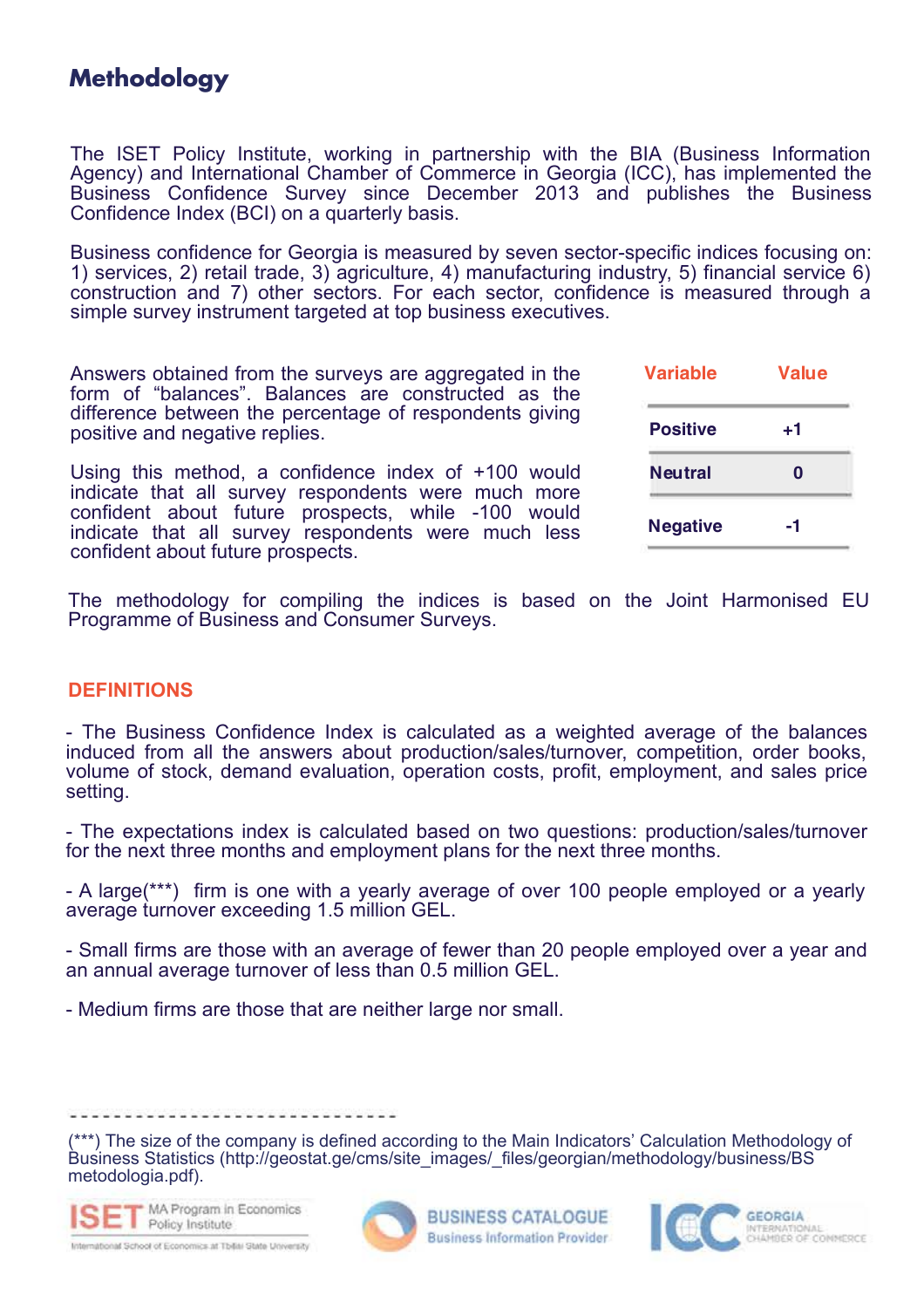#### **APPENDIX 1 – BCI, Production/Turnover/Sales, Expectations, Sales Expectations by sectors and sizes**







International School of Economics at Tollisi State University